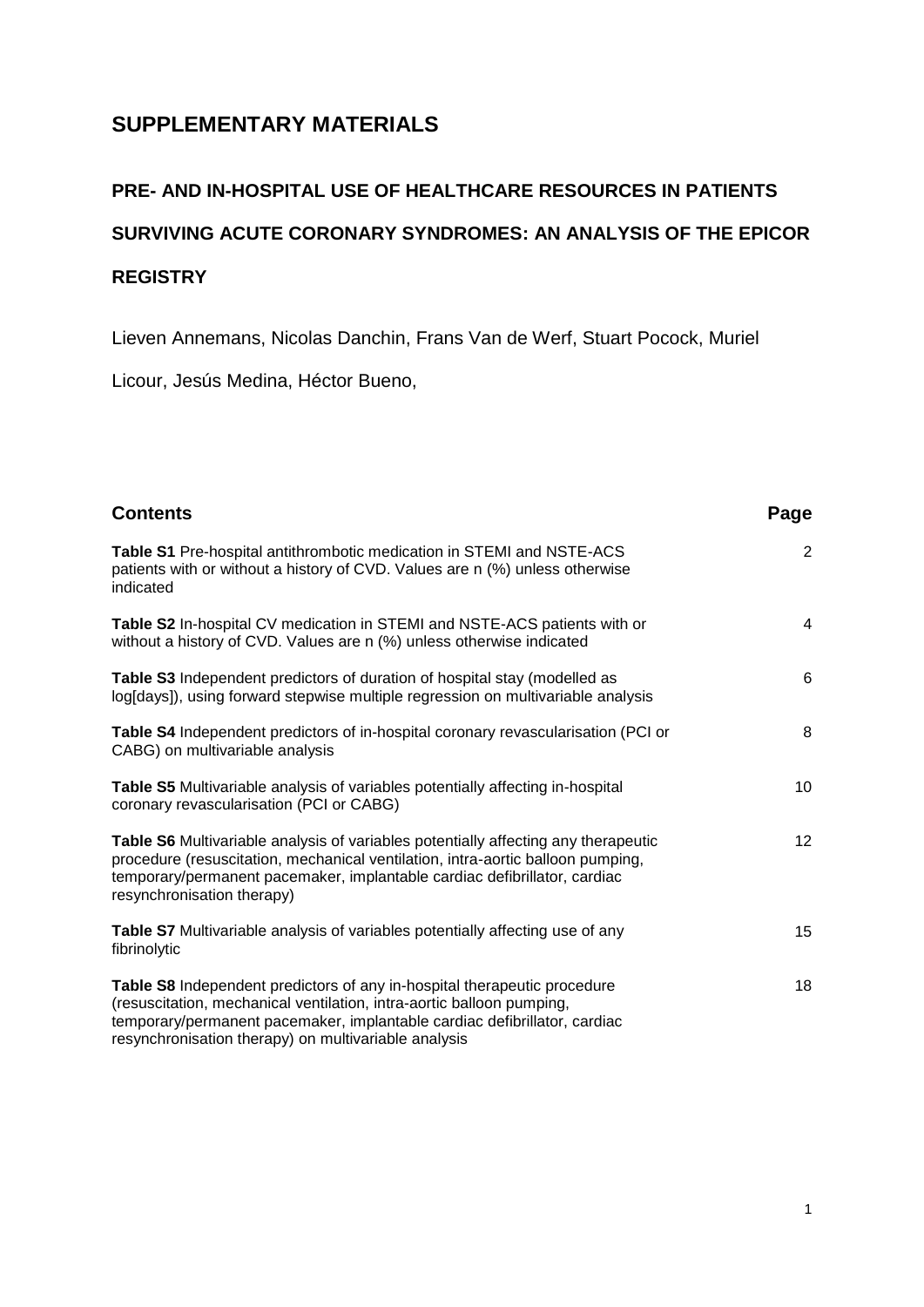### **Table S1** Pre-hospital antithrombotic medication in STEMI and NSTE-ACS patients with or without a history of CVD. Values are n

#### (%) unless otherwise indicated

|                          |                   | <b>STEMI</b>  |              |               |                   | <b>NSTE-ACS</b> |              |               |                        |
|--------------------------|-------------------|---------------|--------------|---------------|-------------------|-----------------|--------------|---------------|------------------------|
|                          |                   |               |              | p Value       |                   |                 |              | p Value       | <b>Overall p Value</b> |
|                          | <b>History of</b> | No History of |              | for CVD       | <b>History of</b> | No History of   |              | for CVD       | for                    |
|                          | <b>CVD</b>        | <b>CVD</b>    |              | vs No         | <b>CVD</b>        | <b>CVD</b>      |              | vs No         | <b>STEMI vs NSTE-</b>  |
| <b>Resource Use Item</b> | $(n=1042)$        | $(n=3857)$    | All (n=4899) | <b>CVD</b>    | $(n=2672)$        | $(n=2904)$      | All (n=5576) | <b>CVD</b>    | <b>ACS</b>             |
| Any antiplatelet agent   | 256(24.6)         | 1026(26.6)    | 1282(26.2)   | 0.19          | 358(13.4)         | 465(16.0)       | 823(14.8)    | 0.01          | < 0.0001               |
| Aspirin                  | 245 (23.5)        | 1011 (26.3)   | 1256 (25.6)  | 0.08          | 341 (12.8)        | 458 (15.8)      | 799 (14.3)   | < 0.01        | < 0.0001               |
| Clopidogrel              | 123(11.8)         | 508 (13.2)    | 631 (12.9)   | 0.24          | 89 (3.3)          | 105(3.6)        | 194 (3.5)    | 0.56          | < 0.0001               |
| Prasugrel                | 5(0.5)            | 34(0.9)       | 39(0.8)      | 0.20          | 2(0.1)            | 5(0.2)          | 7(0.1)       | 0.31          | < 0.0001               |
| Ticlopidine              | $\mathbf 0$       | 1(0.0)        | 1(0.0)       | $\sim$ $\sim$ | $\mathbf 0$       | $\mathbf 0$     | $\pmb{0}$    | $\sim$ $\sim$ | $\ldots$               |
| Any GPIIb/IIIa inhibitor | 4(0.4)            | 23(0.6)       | 27(0.6)      | 0.41          | 1(0.0)            | 3(0.1)          | 4(0.1)       | 0.36          | < 0.0001               |
| Any anticoagulant        | 131 (12.6)        | 571 (14.8)    | 702 (14.3)   | 0.07          | 113(4.2)          | 139 (4.8)       | 252(4.5)     | 0.32          | < 0.0001               |
| <b>UFH</b>               | 93(8.9)           | 415 (10.8)    | 508 (10.4)   | 0.09          | 70 (2.6)          | 72 (2.5)        | 142(2.5)     | 0.74          | < 0.0001               |
| <b>LMWH</b>              | 33(3.2)           | 156 (4.0)     | 189 (3.9)    | 0.19          | 36(1.3)           | 56 (1.9)        | 92(1.6)      | 0.09          | < 0.0001               |
| Warfarin/acenocoumarol   | 5(0.5)            | 0             | 5(0.1)       | $\sim$ .      | 7(0.3)            | 1(0.0)          | 8(0.1)       | 0.03          | 0.55                   |
| Fondaparinux             | 2(0.2)            | 4(0.1)        | 6(0.1)       | 0.47          | 1(0.0)            | 13(0.4)         | 14(0.3)      | < 0.01        | 0.13                   |
| Dabigatran               | $\pmb{0}$         | 0             | $\pmb{0}$    | $\cdots$      | 1(0.0)            | 0               | 1(0.0)       | $\ldots$      | $\sim$ $\sim$ $\sim$   |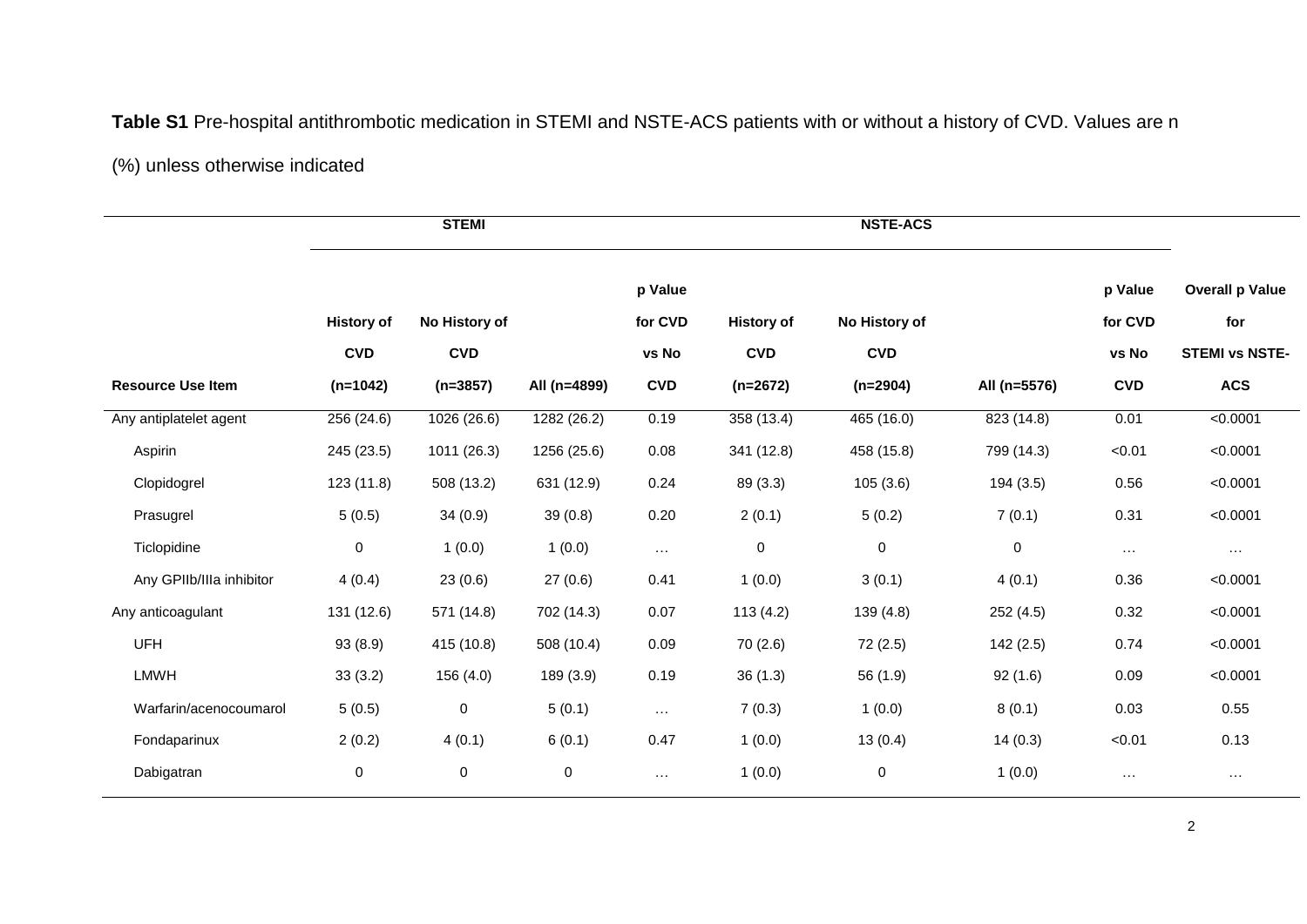| Bivalirudin | (0.0) | (0.0) | . |  | . | . |
|-------------|-------|-------|---|--|---|---|

CVD, cardiovascular disease; LMWH, low-molecular-weight heparin; NSTE-ACS, non-ST-elevation myocardial infarction; SD, standard deviation; STEMI, ST-elevation myocardial infarction; UFH, unfractionated heparin.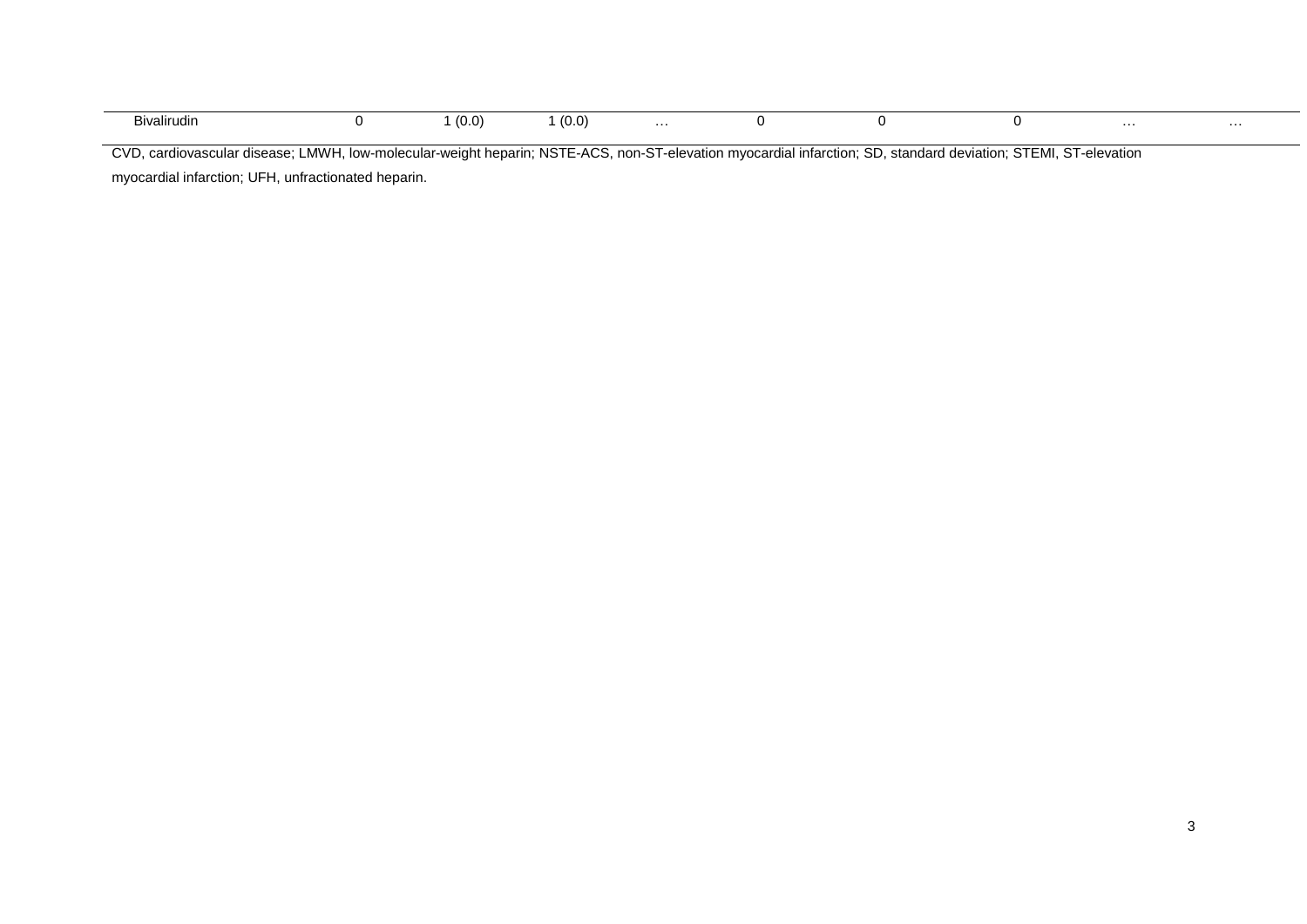## Table S2 In-hospital CV medication in STEMI and NSTE-ACS patients with or without a history of CVD.<sup>\*</sup> Values are n (%) unless otherwise indicated

|                           |                   | <b>STEMI</b>  |             |          |                   | <b>NSTE-ACS</b>   |             |          | Overall p        |
|---------------------------|-------------------|---------------|-------------|----------|-------------------|-------------------|-------------|----------|------------------|
|                           | <b>History of</b> | No History of |             |          | <b>History of</b> | <b>No History</b> |             |          | <b>Value for</b> |
|                           | <b>CVD</b>        | <b>CVD</b>    | All         |          | <b>CVD</b>        | of CVD            | All         |          | <b>STEMI vs</b>  |
| <b>Resource Use Item</b>  | $(n=1042)$        | $(n=3857)$    | $(n=4899)$  | p Value  | $(n=2672)$        | $(n=2904)$        | $(n=5576)$  | p Value  | <b>NSTE-ACS</b>  |
| At least one fibrinolytic | 151(14.5)         | 610 (15.8)    | 761 (15.5)  | 0.30     | 7(0.3)            | 17(0.6)           | 24(0.4)     | 0.07     | < 0.0001         |
| TNK t-PA                  | 69 (6.6)          | 257(6.7)      | 326(6.7)    | 0.96     | 4(0.1)            | 5(0.2)            | 9(0.2)      | 0.83     | < 0.0001         |
| t-PA                      | 24(2.3)           | 102(2.6)      | 126 (2.6)   | 0.54     | $\mathbf 0$       | $\pmb{0}$         | 0           | $\cdots$ | $\cdots$         |
| r-PA                      | 20(1.9)           | 64 (1.7)      | 84 (1.7)    | 0.57     | 1(0.0)            | 2(0.1)            | 3(0.1)      | 0.61     | < 0.0001         |
| Streptokinase             | 29(2.8)           | 145(3.8)      | 174 (3.6)   | 0.13     | 1(0.0)            | 4(0.1)            | 5(0.1)      | 0.22     | < 0.0001         |
| Other                     | 9(0.9)            | 42(1.1)       | 51(1.0)     | 0.53     | 1(0.0)            | 6(0.2)            | 7(0.1)      | 0.08     | < 0.0001         |
| At least one antiplatelet | 1041 (99.9)       | 3857 (100)    | 4898 (100)  | 0.05     | 2656 (99.4)       | 2895 (99.7)       | 5551 (99.6) | 0.11     | < 0.0001         |
| agent                     |                   |               |             |          |                   |                   |             |          |                  |
| Aspirin                   | 995 (95.5)        | 3781 (98.0)   | 4776 (97.5) | < 0.0001 | 2490 (93.2)       | 2811 (96.8)       | 5301 (95.1) | < 0.0001 | < 0.0001         |
| Clopidogrel               | 940 (90.2)        | 3391 (87.9)   | 4331 (88.4) | 0.04     | 2343 (87.7)       | 2616 (90.1)       | 4959 (88.9) | < 0.01   | 0.39             |
| Prasugrel                 | 80(7.7)           | 472 (12.2)    | 552 (11.3)  | < 0.0001 | 97(3.6)           | 162(5.6)          | 259(4.6)    | < 0.001  | < 0.0001         |
| Any GPIIb/IIIa inhibitor  | 247 (23.7)        | 982 (25.5)    | 1229 (77.2) | 0.25     | 195(7.3)          | 321(11.1)         | 516 (9.3)   | < 0.0001 | < 0.0001         |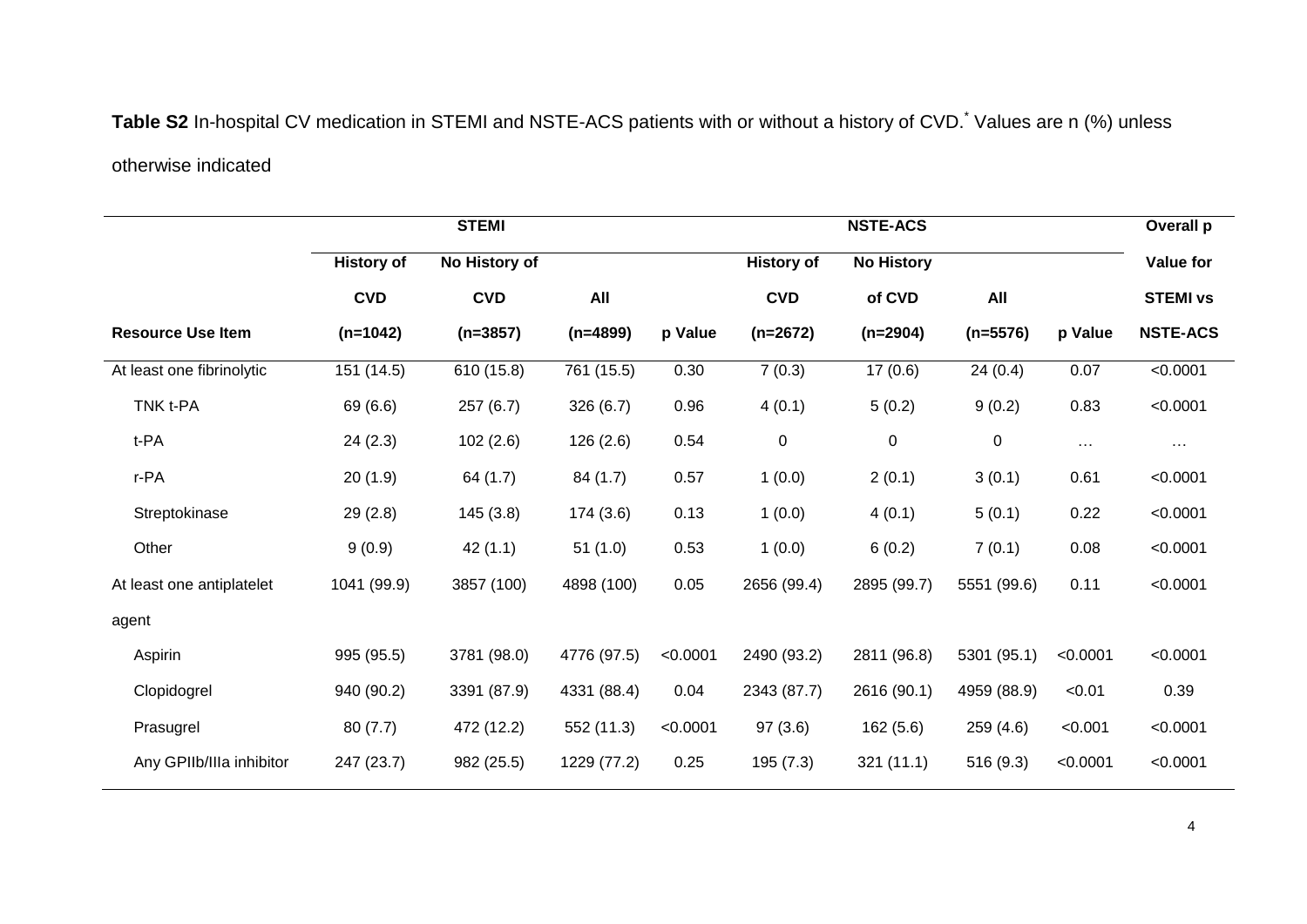| At least one anticoagulant | 800 (76.8) | 2983 (77.3) | 3783 (77.2) | 0.70     | 2067 (77.4) | 2309 (79.5) | 4376 (78.5) | 0.05     | 0.12     |
|----------------------------|------------|-------------|-------------|----------|-------------|-------------|-------------|----------|----------|
| UFH                        | 407 (39.1) | 1641 (42.5) | 2048 (41.8) | 0.04     | 725 (27.1)  | 904(31.1)   | 1629 (29.2) | < 0.01   | < 0.0001 |
| LMWH                       | 468 (44.9) | 1712 (44.4) | 2180 (44.5) | 0.76     | 1295 (48.5) | 1465 (50.4) | 2760 (49.5) | 0.14     | < 0.0001 |
| Warfarin/acenocoumarol     | 70(6.7)    | 82(2.1)     | 152(3.1)    | < 0.0001 | 224(8.4)    | 49 (1.7)    | 273(4.9)    | < 0.0001 | < 0.0001 |
| Fondaparinux               | 76 (7.3)   | 298(7.7)    | 374(7.6)    | 0.64     | 305(11.4)   | 419 (14.4)  | 724 (13.0)  | < 0.001  | < 0.0001 |
| <b>Bivalirudin</b>         | 23(2.2)    | 99(2.6)     | 122(2.5)    | 0.51     | 14(0.5)     | 29(1.0)     | 43(0.8)     | 0.04     | < 0.0001 |

\*Includes resource use in all hospitals, if patients were transferred. Data provided for in-hospital cardiovascular medication administered to ≥1% of patients with STEMI or NSTE-ACS.

CVD, cardiovascular disease; GP, glycoprotein; LMWH, low-molecular-weight heparin; NSTE-ACS, non-ST-elevation myocardial infarction; SD, standard deviation; STEMI, ST-elevation myocardial infarction; UFH, unfractionated heparin.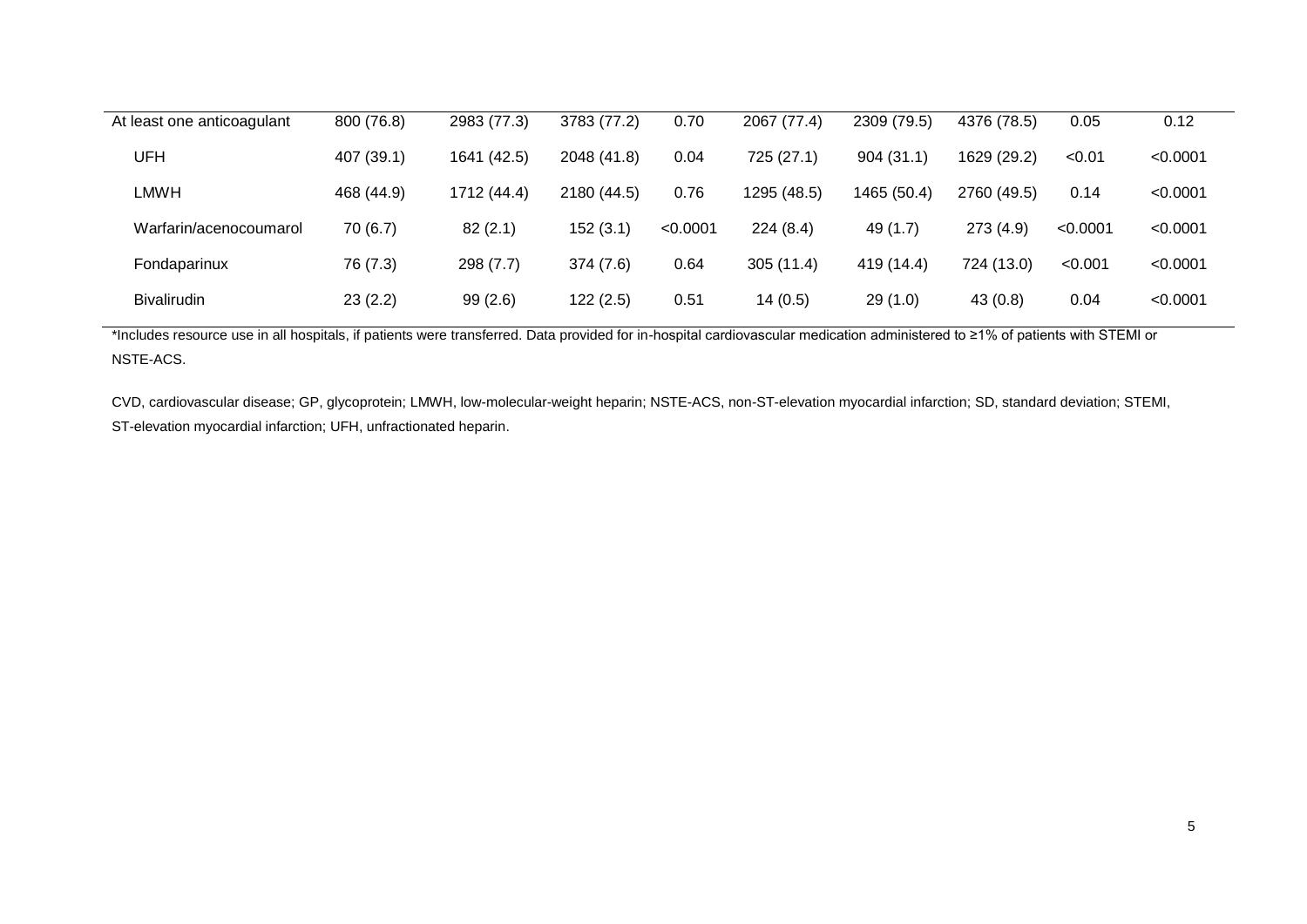**Table S3** Independent predictors of duration of hospital stay (modelled as log[days]), using forward stepwise multiple regression on multivariable analysis\*

| Variable                                                             | <b>Ratio Estimate</b>         | <b>Z Statistic</b> | p Value  |  |
|----------------------------------------------------------------------|-------------------------------|--------------------|----------|--|
|                                                                      | $(95\% \text{ Cl})^{\dagger}$ |                    |          |  |
| Region                                                               |                               |                    |          |  |
| Latin America vs Northern Europe                                     | 1.245 (1.206, 1.285)          | 13.60              | < 0.0001 |  |
| Southern Europe vs Northern Europe                                   | 1.097 (1.067, 1.127)          | 6.58               | < 0.0001 |  |
| Eastern Europe vs Northern Europe                                    | 1.029 (1.001, 1.058)          | 2.04               | 0.04     |  |
| Centre type                                                          |                               |                    |          |  |
| Other type of hospital/clinic vs regional/community/rural hospital   | 0.818(0.785, 0.853)           | 9.43               | < 0.0001 |  |
| University general hospital vs regional/community/rural hospital     | 0.940(0.913, 0.966)           | 4.35               | < 0.0001 |  |
| Non-university general hospital vs regional/community/rural hospital | 0.949(0.921, 0.977)           | 3.53               | < 0.001  |  |
| Killip Class 2/3/4 vs 1/unknown                                      | 1.166 (1.130, 1.204)          | 9.43               | < 0.0001 |  |
| LVEF <30% or severely reduced vs others                              | 1.329 (1.243, 1.421)          | 8.29               | < 0.0001 |  |
| <b>STEMI vs NSTE-ACS</b>                                             | 1.084 (1.061, 1.107)          | 7.47               | < 0.0001 |  |
| Age (calculated)                                                     | 1.003 (1.002, 1.004)          | 6.30               | < 0.0001 |  |
| Diabetes mellitus, yes vs no/unknown                                 | 1.073 (1.047, 1.100)          | 5.64               | < 0.0001 |  |
| Cath lab facilities, yes vs no/unknown                               | 0.929(0.905, 0.953)           | 5.57               | < 0.0001 |  |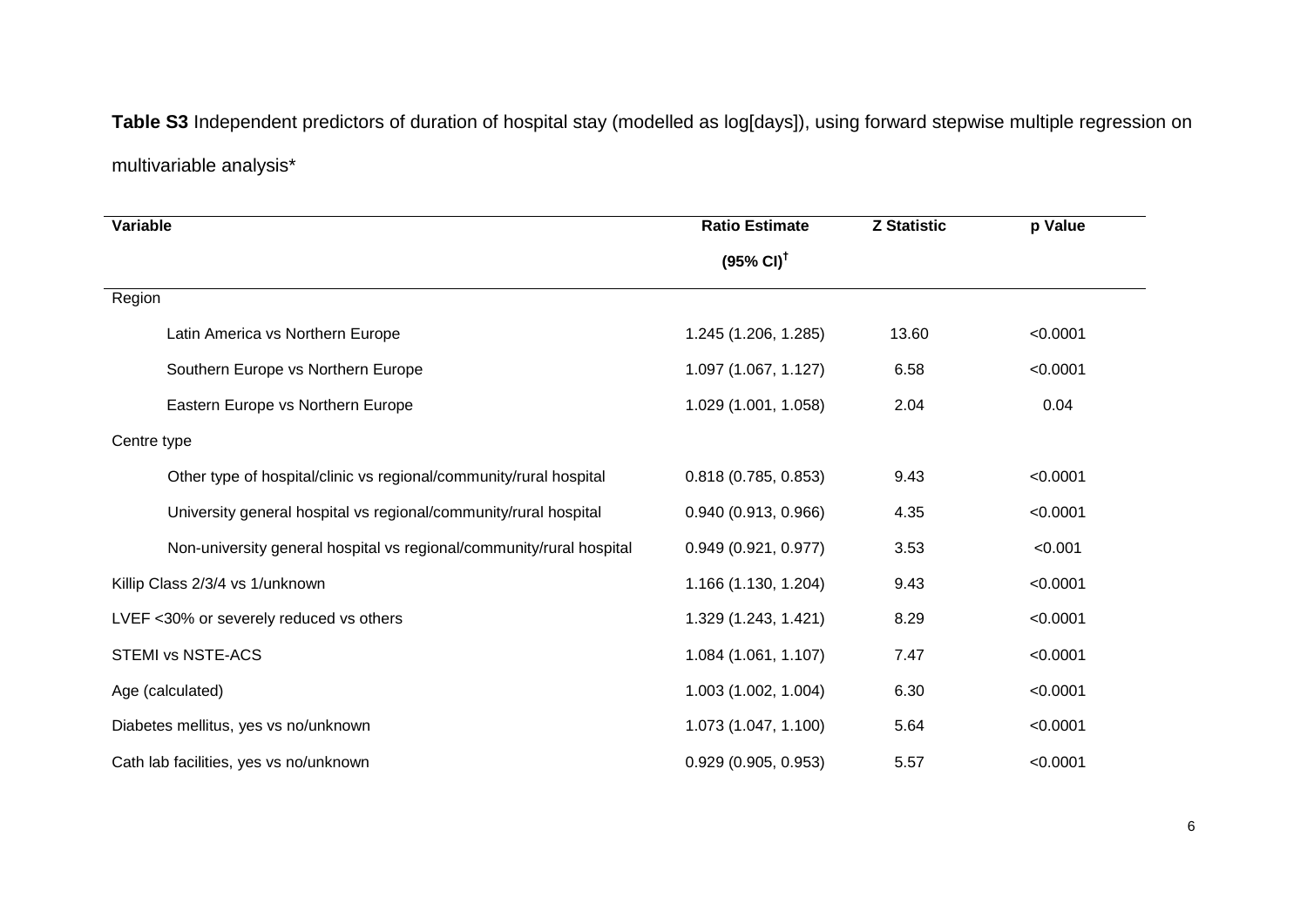| Prior non-CVD, yes vs no/unknown                           | 1.053 (1.028, 1.078) | 4.28 | < 0.0001 |
|------------------------------------------------------------|----------------------|------|----------|
| Peripheral vascular disease, yes vs no/unknown             | 1.102 (1.051, 1.154) | 4.06 | < 0.0001 |
| Chronic CV medication, yes vs no/unknown                   | 0.952(0.927, 0.977)  | 3.72 | < 0.001  |
| Coronary angiogram diagnostic for CAD, yes vs no/unknown   | 0.937(0.905, 0.971)  | 3.61 | < 0.001  |
| Hypertension, yes vs no/unknown                            | 1.044 (1.019, 1.069) | 3.54 | < 0.001  |
| Health care use in past 3 mo, yes vs no/unknown            | 1.041 (1.016, 1.067) | 3.20 | < 0.01   |
| Hypercholesterolaemia, yes vs no/unknown                   | 1.032 (1.011, 1.055) | 2.93 | < 0.01   |
| Gender male vs female                                      | 0.969(0.946, 0.993)  | 2.53 | 0.01     |
| Major bleeding in the previous 6 months, yes vs no/unknown | 1.170 (1.036, 1.322) | 2.52 | 0.01     |
| Family history of CHD, yes vs no/unknown                   | 0.973(0.952, 0.995)  | 2.37 | 0.02     |

\*n=10 568 observations read, n=10 566 used, n=2 with missing values.

**†** The ratio estimate provides the relative increase in duration of hospital stay (eg, 1.084 for STEMI vs NSTE-ACS means that STEMI patients spent an average 8.4% more time in hospital).

CAD, coronary artery disease; CHD, coronary heart disease; CI, confidence interval; CV, cardiovascular; CVD, CV disease; LVEF, left ventricular ejection fraction; NSTE-ACS, non-ST-elevation acute coronary syndrome; STEMI, ST-elevation myocardial infarction.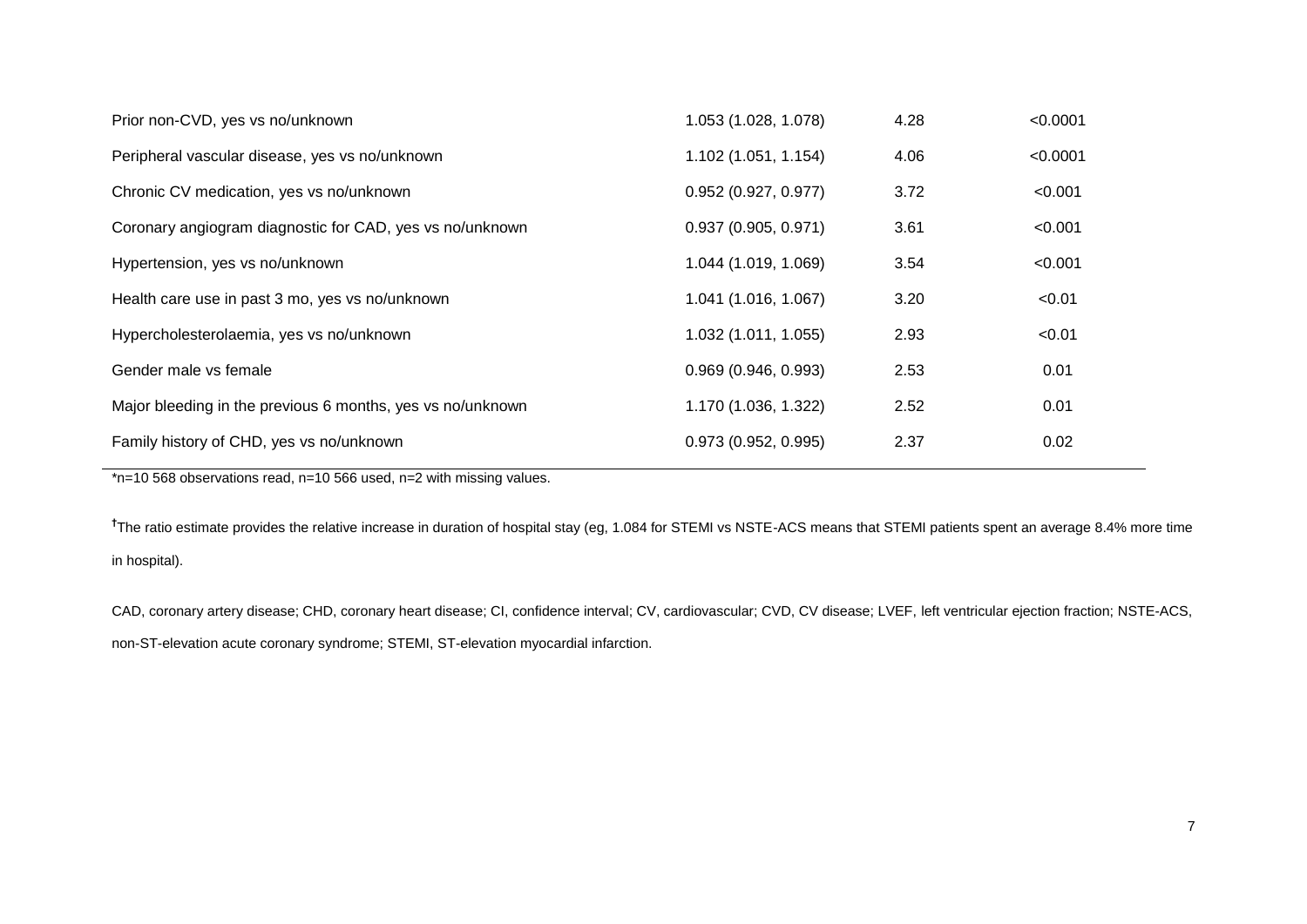| Variable                                                                              | <b>Odds Ratio</b>      | <b>Z Statistic</b> | p Value  |  |
|---------------------------------------------------------------------------------------|------------------------|--------------------|----------|--|
|                                                                                       | (95% CI)               |                    |          |  |
| Cath lab facilities, yes vs no/unknown                                                | 4.878 (4.319, 5.508)   | 25.55              | < 0.0001 |  |
| Region                                                                                |                        |                    |          |  |
| Latin America vs Northern Europe                                                      | 0.146(0.126, 0.170)    | 24.78              | < 0.0001 |  |
| Eastern Europe vs Northern Europe                                                     | 0.412(0.360, 0.472)    | 12.84              | < 0.0001 |  |
| Southern Europe vs Northern Europe                                                    | 0.778 (0.677, 0.893)   | 3.55               | < 0.001  |  |
| <b>STEMI vs NSTE-ACS</b>                                                              | 2.558 (2.309, 2.835)   | 17.92              | < 0.0001 |  |
| Gender male vs female                                                                 | 1.568 (1.403, 1.753)   | 7.91               | < 0.0001 |  |
| Centre type <sup><math>†</math></sup>                                                 |                        |                    |          |  |
| Non-university general hospital vs regional/community/rural hospital                  | 0.585(0.508, 0.673)    | 7.47               | < 0.0001 |  |
| University general hospital vs regional/community/rural hospital                      | $0.706$ (0.615, 0.810) | 4.96               | < 0.0001 |  |
| Any cardiac disease (MI, prior PCI, prior CABG, or chronic angina), yes vs no/unknown | $0.672$ (0.582, 0.776) | 5.42               | < 0.0001 |  |
| Atrial fibrillation, yes vs no/unknown                                                | 0.646(0.521, 0.801)    | 3.99               | < 0.0001 |  |
| Family history of CHD, yes vs no/unknown                                              | 1.237 (1.110, 1.379)   | 3.84               | 0.0001   |  |
| Degree of dependence prior to index event                                             |                        |                    |          |  |
| Non-severe dependence vs no dependence/unknown                                        | 0.675(0.543, 0.839)    | 3.54               | < 0.001  |  |

### **Table S4** Independent predictors of in-hospital coronary revascularisation (PCI or CABG) on multivariable analysis\*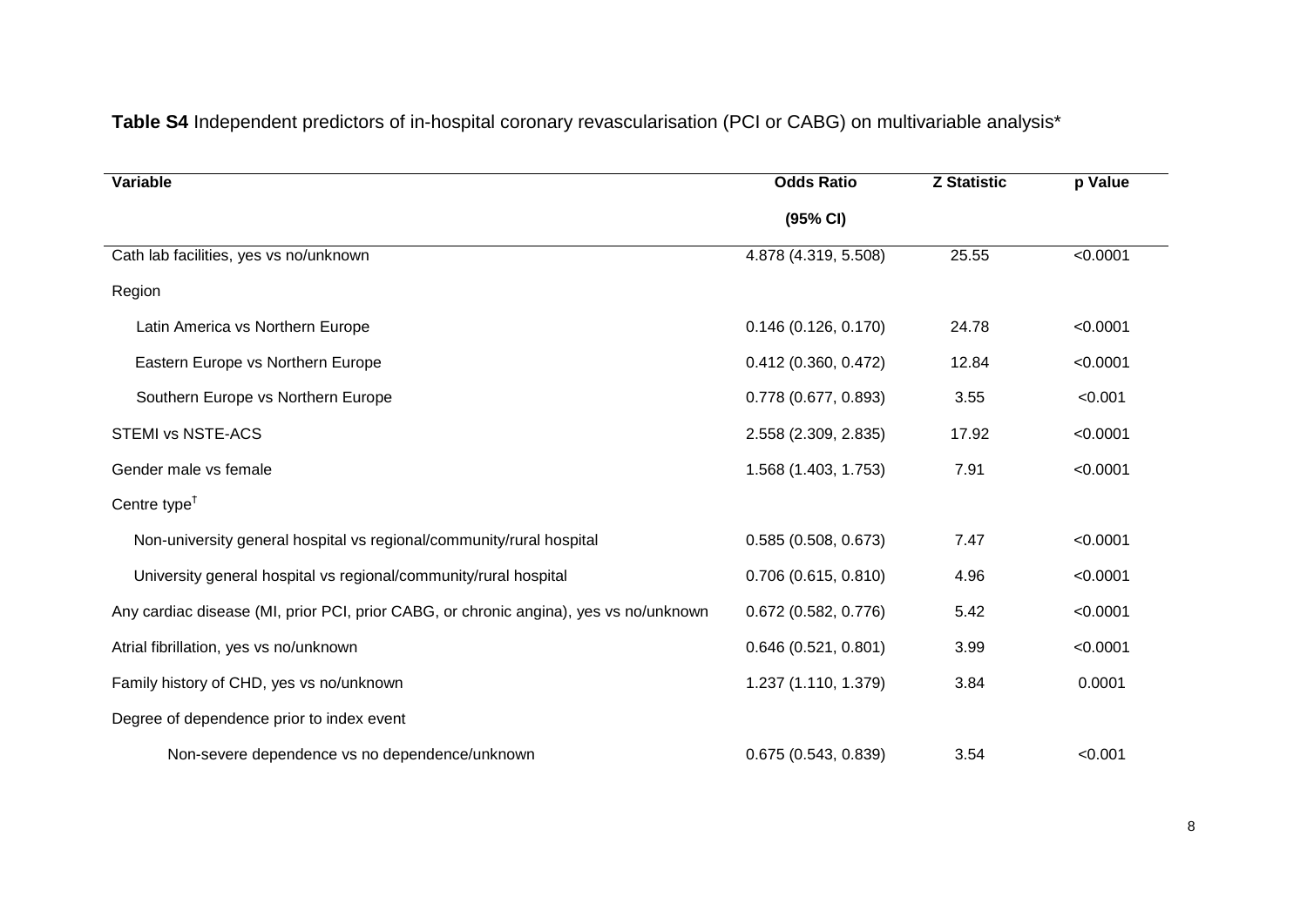| Severe dependence vs no dependence/unknown                                     | 0.439(0.243, 0.793)  | 2.73 | < 0.01  |
|--------------------------------------------------------------------------------|----------------------|------|---------|
| Heart failure, yes vs no/unknown                                               | 0.714(0.570, 0.895)  | 2.93 | < 0.01  |
| Coronary angiogram diagnostic for CAD, yes vs no/unknown                       | 1.253 (1.069, 1.470) | 2.78 | < 0.01  |
|                                                                                |                      |      |         |
| Time from symptom onset to hospital admission $\leq 1$ h vs $\geq 1$ h/unknown | 1.360 (1.142, 1.620) | 3.45 | < 0.001 |
| Current smoking vs never/unknown                                               | 1.155 (1.023, 1.304) | 2.33 | 0.02    |
| Diabetes mellitus, yes vs no/unknown                                           | 0.883(0.789, 0.989)  | 2.16 | 0.03    |
|                                                                                |                      |      |         |

\*n=10 568 observations read, n=10 515 used.

<sup>†</sup>It should be noted that patients could be transferred to a different hospital for the purposes of PCI or CABG, then transferred back and enrolled in the study at discharge from the original hospital. For example, a patient enrolled at a rural hospital without cath lab facilities could be transferred to a university hospital for PCI, and then transferred back again. In this case, the PCI is attributed to the rural hospital that discharged the patient. For this reason, results shown here appear to indicate that less PCI/CABG was carried out in university and non-university hospitals vs regional/rural hospitals.

CABG, coronary artery bypass graft; CAD, coronary artery disease; CHD, coronary heart disease; CI, confidence interval; CV, cardiovascular; CVD, CV disease; MI, myocardial infarction; NSTE-ACS, non-ST-elevation acute coronary syndrome; PCI, percutaneous coronary intervention; STEMI, ST-elevation myocardial infarction.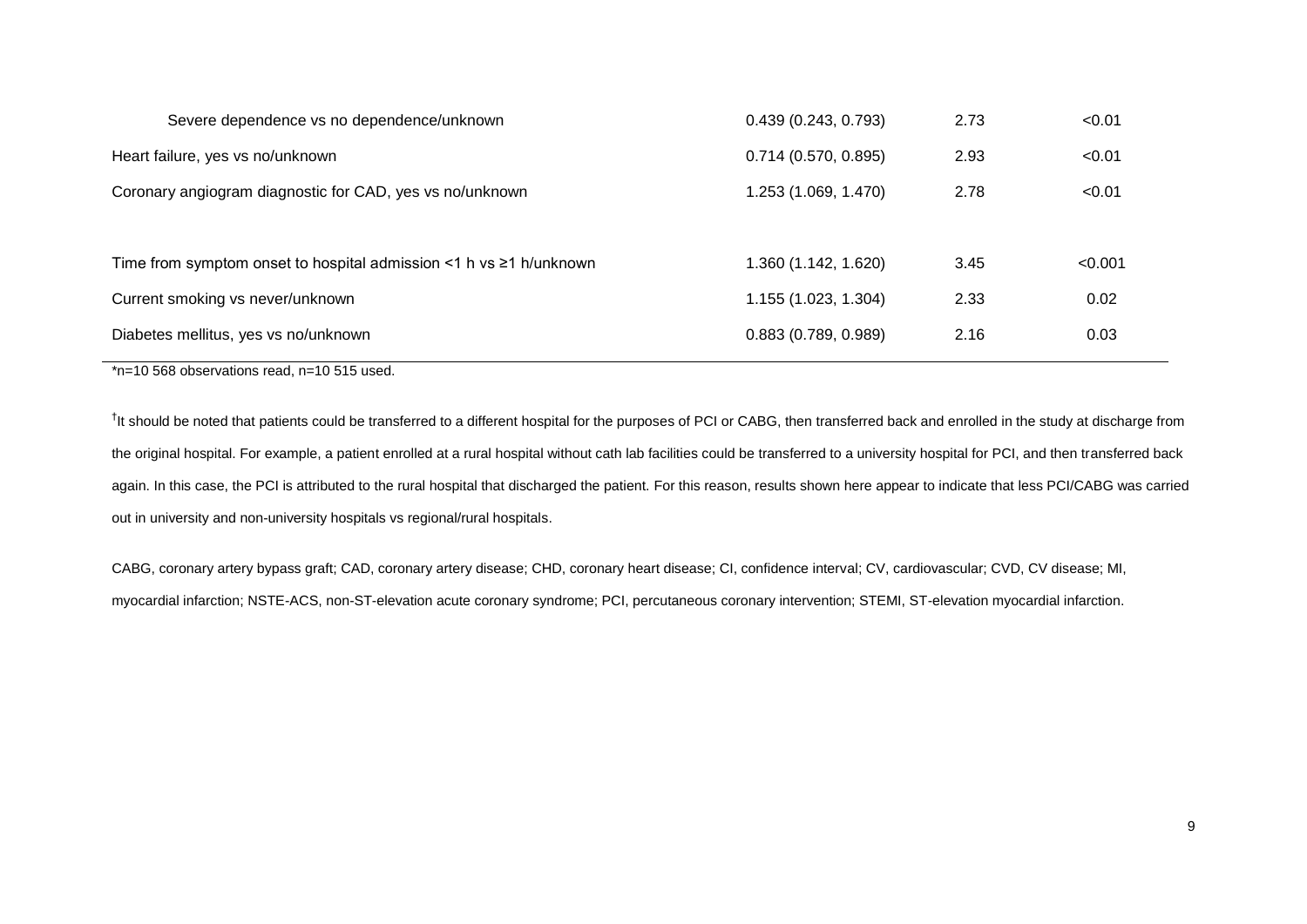**Table S5** Multivariable analysis of variables potentially affecting in-hospital coronary revascularisation\*

|                                                                                      | <b>Odds Ratio</b>      |                    |          |
|--------------------------------------------------------------------------------------|------------------------|--------------------|----------|
|                                                                                      | (95% CI)               | <b>Z Statistic</b> | p Value  |
| Cath lab facilities, yes vs no/unknown                                               | 4.878 (4.139, 5.508)   | 25.55              | < 0.0001 |
| Region                                                                               |                        |                    |          |
| Latin America vs Northern Europe                                                     | 0.146(0.126, 0.170)    | 24.78              | < 0.0001 |
| Eastern Europe vs Northern Europe                                                    | 0.412(0.360, 0.472)    | 12.84              | < 0.0001 |
| Southern Europe vs Northern Europe                                                   | 0.778 (0.677, 0.893)   | 3.55               | < 0.001  |
| STEMI vs NSTE-ACS                                                                    | 2.558 (2.309, 2.835)   | 17.92              | < 0.0001 |
| Gender male vs female                                                                | 1.568 (1.403, 1.753)   | 7.91               | < 0.0001 |
| Centre type <sup><math>†</math></sup>                                                |                        |                    |          |
| Non-university general hospital vs regional/community/rural hospital                 | 0.585(0.508, 0.673)    | 7.47               | < 0.0001 |
| University general hospital vs regional/community/rural hospital                     | $0.706$ (0.615, 0.810) | 4.96               | < 0.0001 |
| Other type of hospital/clinic vs regional/community/rural hospital                   | 1.181 (0.965, 1.446)   | 1.61               | 0.11     |
| Any cardiac disease (MI, prior PCI, prior CABG or chronic angina), yes vs no/unknown | $0.672$ (0.582, 0.776) | 5.42               | < 0.0001 |
| Atrial fibrillation, yes vs no/unknown                                               | 0.646(0.521, 0.801)    | 3.99               | < 0.0001 |
| Family history of CHD, yes vs no/unknown                                             | 1.237 (1.110, 1.379)   | 3.84               | 0.0001   |
| Degree of dependence prior to index event                                            |                        |                    |          |
| Non-severe vs no dependence/unknown                                                  | 0.675(0.543, 0.839)    | 3.54               | < 0.001  |
| Severe vs no dependence/unknown                                                      | 0.439(0.243, 0.793)    | 2.73               | < 0.01   |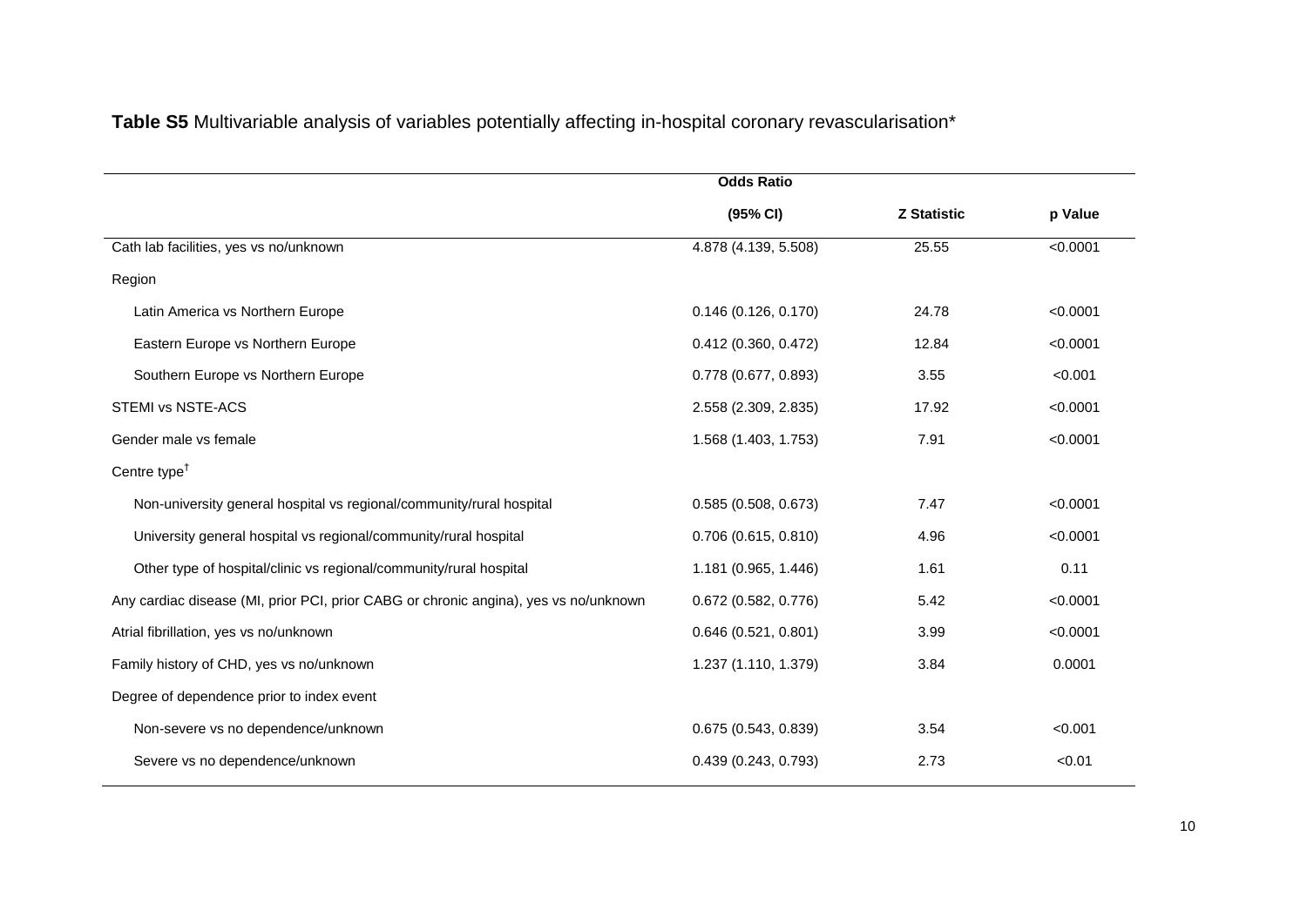| Time from symptom onset to hospital admission <1 h vs $\geq$ 1 h/unknown | 1.360 (1.142, 1.620)   | 3.45 | < 0.001 |
|--------------------------------------------------------------------------|------------------------|------|---------|
| Heart failure, yes vs no/unknown                                         | $0.714$ (0.570, 0.895) | 2.93 | < 0.01  |
| Coronary angiogram diagnostic for CAD, yes vs no/unknown                 | 1.253 (1.069, 1.470)   | 2.78 | < 0.01  |
| Current smoking vs never/unknown                                         | 1.155 (1.023, 1.304)   | 2.33 | 0.02    |
| Diabetes mellitus, yes vs no/unknown                                     | 0.883(0.789, 0.989)    | 2.16 | 0.03    |
| LVEF <30% or severely reduced vs others                                  | 0.740(0.546, 1.003)    | 1.94 | 0.05    |
| Hypertension, yes vs no/unknown                                          | 1.088 (0.971, 1.220)   | 1.45 | 0.15    |
| Health care use in past 3 months, yes vs no/unknown                      | 1.087 (0.970, 1.218)   | 1.44 | 0.15    |
| Major bleeding in the previous 6 months, yes vs no/unknown               | 1.410 (0.796, 2.498)   | 1.18 | 0.24    |
| Age (calculated)                                                         | 0.997(0.993, 1.002)    | 1.12 | 0.26    |
| Chronic CV medication, yes vs no/unknown                                 | 0.935(0.825, 1.059)    | 1.06 | 0.29    |
| Peripheral vascular disease, yes vs no/unknown                           | 0.913(0.738, 1.129)    | 0.84 | 0.40    |
| Killip Class 2/3/4 vs 1/unknown                                          | $0.952$ (0.820, 1.105) | 0.65 | 0.52    |
| Prior non-CVD, yes vs no/unknown                                         | $0.967$ (0.865, 1.081) | 0.60 | 0.55    |
| Former smoking vs never/unknown                                          | 1.037 (0.920, 1.169)   | 0.59 | 0.56    |
| Hypercholesterolaemia, yes vs no/unknown                                 | 0.973 (0.879, 1.077)   | 0.53 | 0.60    |
| TIA/stroke, yes vs no/unknown                                            | 0.994(0.802, 1.231)    | 0.06 | 0.95    |
|                                                                          |                        |      |         |

\*n=10 568 observations read, n=10 515 used.

† See footnote under Table S4

CABG, coronary artery bypass graft; CAD, coronary artery disease; CHD, coronary heart disease; CV, cardiovascular; CVD, cardiovascular disease; PCI, percutaneous coronary intervention; MI, myocardial infarction; TIA, transient ischaemic attack; LVEF, left ventricular ejection fraction.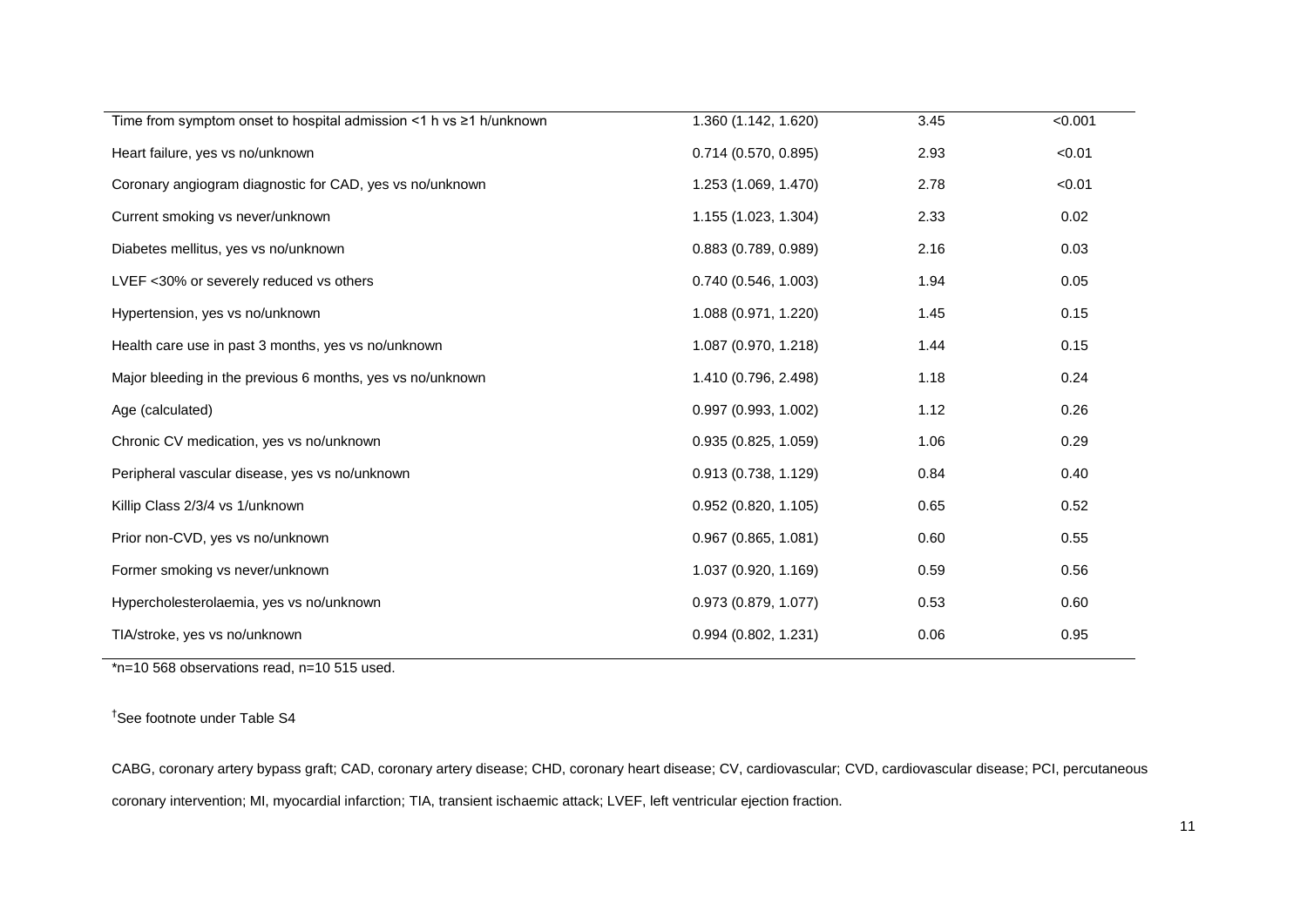**Table S6** Multivariable analysis of variables potentially affecting any therapeutic procedure (resuscitation, mechanical ventilation, intra-aortic balloon pumping, temporary/permanent pacemaker, implantable cardiac defibrillator, cardiac resynchronisation therapy)\*

|                                                                          | <b>Odds Ratio</b>      |                    |          |
|--------------------------------------------------------------------------|------------------------|--------------------|----------|
|                                                                          | (95% CI)               | <b>Z Statistic</b> | p Value  |
| STEMI vs NSTE-ACS                                                        | 2.076 (1.754, 2.456)   | 8.51               | < 0.0001 |
| Killip Class 2/3/4 vs 1/unknown                                          | 2.000 (1.636, 2.446)   | 6.75               | < 0.0001 |
| LVEF <30% or severely reduced vs others                                  | 2.511 (1.766, 3.568)   | 5.13               | < 0.0001 |
| Region                                                                   |                        |                    |          |
| Eastern Europe vs Northern Europe                                        | 0.560(0.441, 0.712)    | 4.75               | < 0.0001 |
| Latin America vs Northern Europe                                         | 1.186 (0.940, 1.497)   | 1.44               | 0.15     |
| Southern Europe vs Northern Europe                                       | 1.094 (0.893, 1.341)   | 0.87               | 0.38     |
| Centre type <sup><math>†</math></sup>                                    |                        |                    |          |
| Other type of hospital/clinic vs regional/community/rural hospital       | $0.606$ (0.437, 0.840) | 3.00               | < 0.01   |
| Non-university general hospital vs regional/community/rural hospital     | 0.775(0.616, 0.975)    | 2.18               | 0.03     |
| University general hospital vs regional/community/rural hospital         | $0.948$ (0.765, 1.176) | 0.49               | 0.63     |
| Cath lab facilities, yes vs no/unknown                                   | 1.334 (1.081, 1.647)   | 2.68               | < 0.01   |
| Time from symptom onset to hospital admission <1 h vs $\geq$ 1 h/unknown | 1.268 (0.998, 1.612)   | 1.94               | 0.05     |
| Family history of CHD, yes vs no/unknown                                 | 0.838(0.701, 1.002)    | 1.93               | 0.05     |
| TIA/stroke, yes vs no/unknown                                            | 1.316 (0.951, 1.821)   | 1.66               | 0.10     |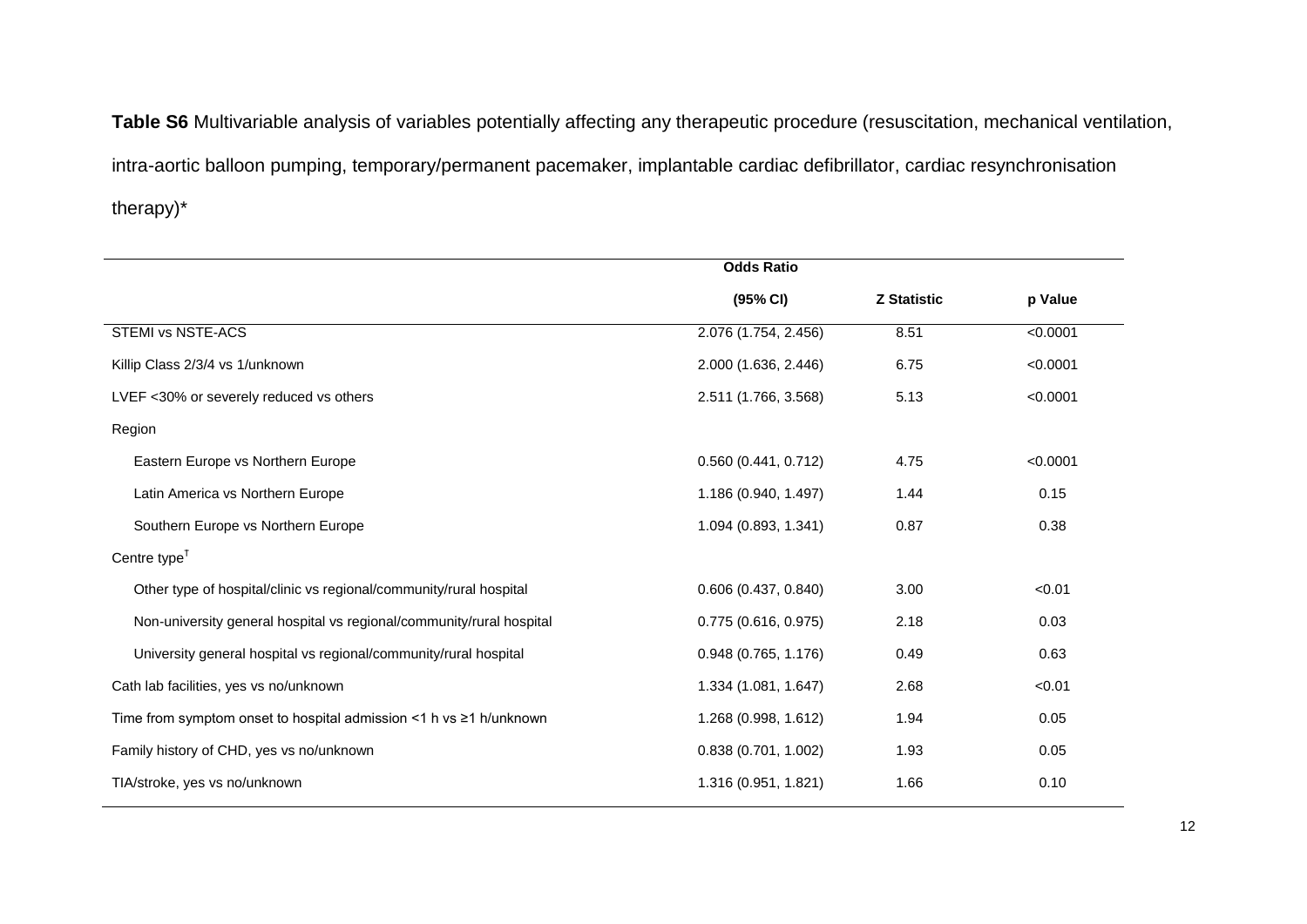| Major bleeding in the previous 6 months, yes vs no/unknown                           | 0.336 (0.081, 1.402)   | 1.50 | 0.13 |
|--------------------------------------------------------------------------------------|------------------------|------|------|
| Age (calculated)                                                                     | 1.005 (0.998, 1.013)   | 1.41 | 0.16 |
| Heart failure, yes vs no/unknown                                                     | 1.254 (0.880, 1.787)   | 1.25 | 0.21 |
| Hypercholesterolaemia, yes vs no/unknown                                             | 1.090 (0.925, 1.286)   | 1.03 | 0.30 |
| Prior non-CVD, yes vs no/unknown                                                     | 0.910(0.758, 1.092)    | 1.02 | 0.31 |
| Health care use in past 3 months yes vs no/unknown                                   | 1.098 (0.910, 1.324)   | 0.98 | 0.33 |
| Any cardiac disease (MI, prior PCI, prior CABG or chronic angina), yes vs no/unknown | 0.890(0.689, 1.149)    | 0.89 | 0.37 |
| Coronary angiogram diagnostic for CAD, yes vs no/unknown                             | 1.137 (0.856, 1.509)   | 0.89 | 0.38 |
| Former smoking vs never/unknown                                                      | 1.090 (0.897, 1.325)   | 0.87 | 0.39 |
| Atrial fibrillation, yes vs no/unknown                                               | 1.160 (0.819, 1.643)   | 0.84 | 0.40 |
| Peripheral vascular disease, yes vs no/unknown                                       | 1.136 (0.814, 1.587)   | 0.75 | 0.45 |
| Current smoking vs never/unknown                                                     | 0.945(0.776, 1.151)    | 0.56 | 0.58 |
| Degree of dependence prior to index event                                            |                        |      |      |
| Non-severe vs no dependence/unknown                                                  | 1.130 (0.799, 1.598)   | 0.69 | 0.49 |
| Severe vs no dependence/unknown                                                      | 1.176 (0.485, 2.850)   | 0.36 | 0.72 |
| Chronic CV medication, yes vs no/unknown                                             | $0.944$ (0.772, 1.155) | 0.56 | 0.58 |
| Gender male vs female                                                                | 1.048 (0.868, 1.266)   | 0.49 | 0.62 |
| Diabetes mellitus, yes vs no/unknown                                                 | 0.964 (0.798, 1.165)   | 0.38 | 0.70 |
| Hypertension, yes vs no/unknown                                                      | 1.004 (0.835, 1.209)   | 0.04 | 0.96 |

\*n=10 568 observations read, n=10 535 used.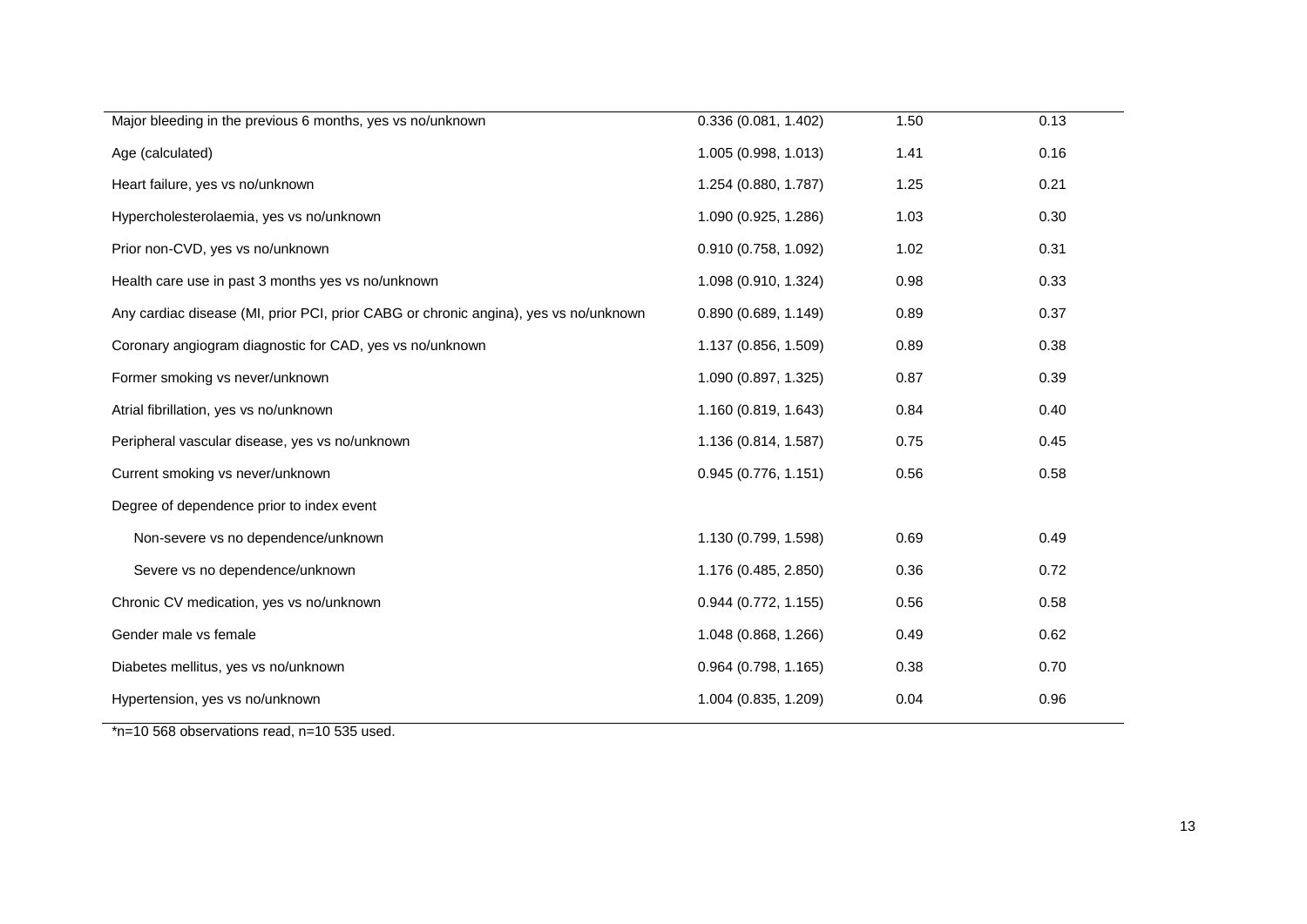<sup>†</sup>It should be noted that patients could be transferred to a different hospital for the purposes of a therapeutic procedure, then transferred back and enrolled in the study at discharge from the original hospital. For example, a patient enrolled at a rural hospital could be transferred to a university hospital for intra-aortic balloon pumping, and then transferred back again. In this case, the procedure is attributed to the rural hospital that discharged the patient. For this reason, results shown here appear to indicate that fewer therapeutic procedures were carried out in university and non-university hospitals vs regional/rural hospitals.

CABG, coronary artery bypass graft; CAD, coronary artery disease; CHD, coronary heart disease; CV, cardiovascular; CVD, cardiovascular disease; PCI, percutaneous coronary intervention; MI, myocardial infarction; TIA, transient ischaemic attack; LVEF, left ventricular ejection fraction.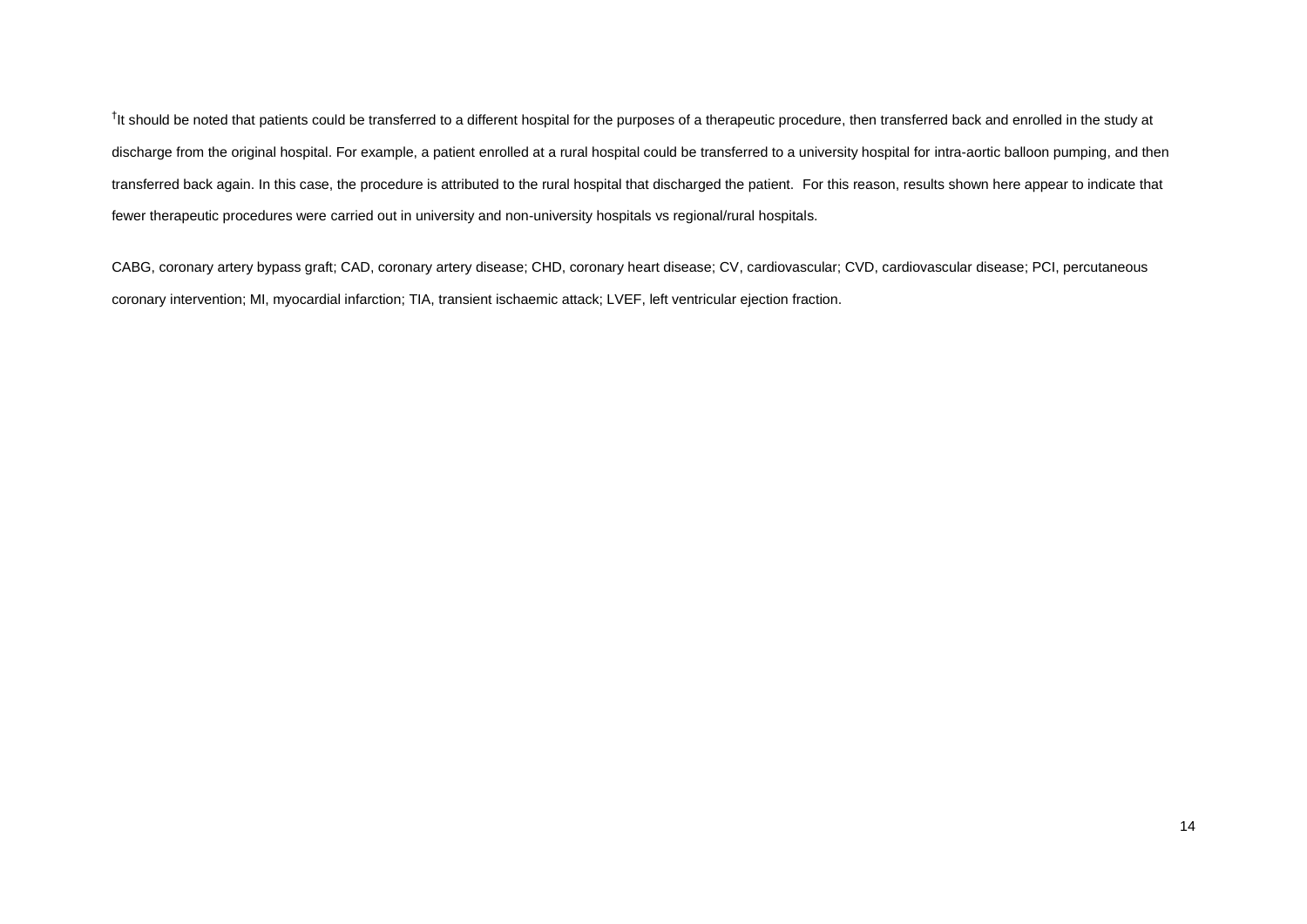**Table S7** Multivariable analysis of variables potentially affecting use of any fibrinolytic\*

|                                                                                      | <b>Odds Ratio</b>       |                    |          |
|--------------------------------------------------------------------------------------|-------------------------|--------------------|----------|
|                                                                                      | (95% CI)                | <b>Z Statistic</b> | p Value  |
| <b>STEMI vs NSTE-ACS</b>                                                             | 25.915 (19.286, 34.823) | 21.59              | < 0.0001 |
| Region                                                                               |                         |                    |          |
| Latin America vs Northern Europe                                                     | 3.204 (2.594, 3.958)    | 10.80              | < 0.0001 |
| Southern Europe vs Northern Europe                                                   | 1.458 (1.185, 1.794)    | 3.56               | < 0.001  |
| Eastern Europe vs Northern Europe                                                    | 0.985 (0.789, 1.229)    | 0.14               | 0.89     |
| Cath lab facilities, yes vs no/unknown                                               | $0.427$ (0.356, 0.512)  | 9.20               | < 0.0001 |
| Centre type <sup><math>†</math></sup>                                                |                         |                    |          |
| University general hospital vs regional/community/rural hospital                     | 1.611 (1.291, 2.009)    | 4.23               | < 0.0001 |
| Non-university general hospital vs regional/community/rural hospital                 | 1.458 (1.160, 1.833)    | 3.23               | < 0.01   |
| Other type of hospital/clinic vs regional/community/rural hospital                   | 0.987 (0.728, 1.338)    | 0.09               | 0.93     |
| Prior non-CVD, yes vs no/unknown                                                     | 0.836(0.694, 1.008)     | 1.87               | 0.06     |
| Age (calculated)                                                                     | 0.994(0.987, 1.000)     | 1.83               | 0.07     |
| Any cardiac disease (MI, prior PCI, prior CABG or chronic angina), yes vs no/unknown | 0.780(0.594, 1.024)     | 1.79               | 0.07     |
| Atrial fibrillation, yes vs no/unknown                                               | 0.677(0.391, 1.172)     | 1.39               | 0.16     |
| Current smoking vs never/unknown                                                     | 1.104 (0.927, 1.315)    | 1.11               | 0.27     |
| Diabetes mellitus, yes vs no/unknown                                                 | 1.103 (0.918, 1.326)    | 1.05               | 0.30     |
| Hypercholesterolaemia, yes vs no/unknown                                             | 1.080 (0.925, 1.261)    | 0.97               | 0.33     |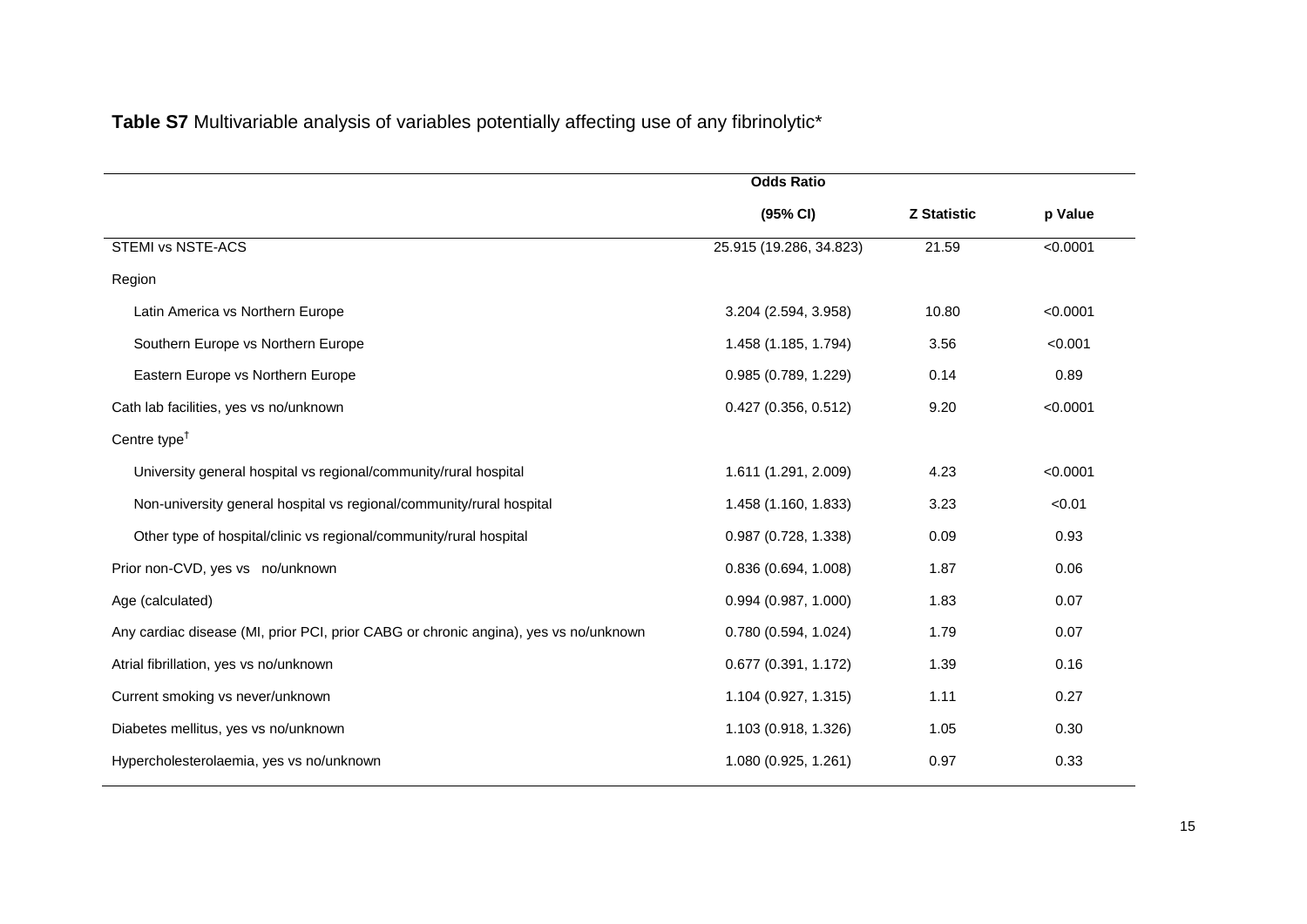| Major bleeding in the previous 6 months, yes vs no/unknown               | 0.588 (0.169, 2.048)   | 0.83 | 0.40 |
|--------------------------------------------------------------------------|------------------------|------|------|
| Peripheral vascular disease, yes vs no/unknown                           | 0.828(0.524, 1.309)    | 0.81 | 0.42 |
| Time from symptom onset to hospital admission <1 h vs $\geq$ 1 h/unknown | 1.090 (0.875, 1.359)   | 0.77 | 0.44 |
| LVEF <30% or severely reduced vs others                                  | 1.189 (0.751, 1.882)   | 0.74 | 0.46 |
| TIA/stroke, yes vs no/unknown                                            | 1.155 (0.761, 1.754)   | 0.46 | 0.50 |
| Hypertension, yes vs no/unknown                                          | $0.961$ (0.808, 1.143) | 0.45 | 0.65 |
| Heart failure, yes vs no/unknown                                         | 1.103 (0.634, 1.920)   | 0.35 | 0.73 |
| Health care use in past 3 months yes vs no/unknown                       | 0.968 (0.794, 1.179)   | 0.33 | 0.74 |
| Family history of CHD, yes vs no/unknown                                 | 0.973(0.827, 1.146)    | 0.32 | 0.75 |
| Killip Class 2/3/4 vs 1/unknown                                          | $0.964$ (0.765, 1.214) | 0.31 | 0.76 |
| Chronic CV medication, yes vs no/unknown                                 | 1.025 (0.852, 1.233)   | 0.26 | 0.79 |
| Degree of dependence prior to index event                                |                        |      |      |
| Non-severe vs no dependence/unknown                                      | 0.949(0.611, 1.473)    | 0.23 | 0.82 |
| Severe vs no dependence/unknown                                          | 1.025 (0.334, 3.148)   | 0.04 | 0.97 |
| Coronary angiogram diagnostic for CAD, yes vs no/unknown                 | 1.035 (0.738, 1.451)   | 0.20 | 0.84 |
| Former smoking vs never/unknown                                          | 1.010 (0.828, 1.233)   | 0.10 | 0.92 |
| Gender male vs female                                                    | 1.004 (0.836, 1.207)   | 0.04 | 0.96 |
|                                                                          |                        |      |      |

\*n=10 568 observations read, n=10 536 used.

<sup>†</sup>It should be noted that patients could be transferred to a different hospital for the purposes of fibrinolysis, then transferred back and enrolled in the study at discharge from the original hospital. For example, a patient enrolled at a rural hospital could be transferred to a university hospital for fibrinolysis, and then transferred back again. In this case, the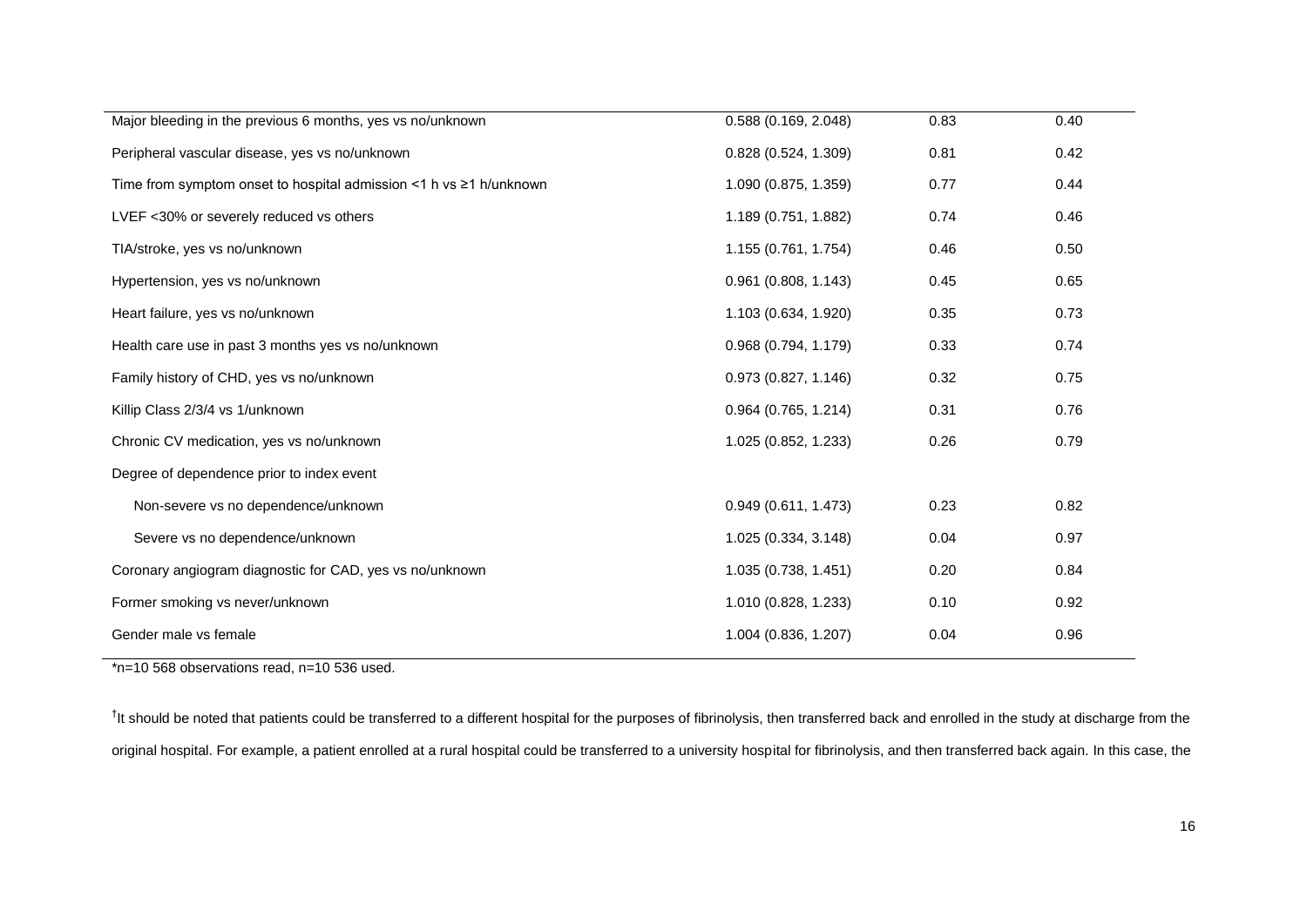fibrinolysis is attributed to the rural hospital that discharged the patient. For this reason, results shown here appear to indicate that less fibrinolysis was carried out in university and non-university hospitals vs regional/rural hospitals.

CABG, coronary artery bypass graft; CAD, coronary artery disease; CHD, coronary heart disease; CV, cardiovascular; CVD, cardiovascular disease; PCI, percutaneous coronary intervention; MI, myocardial infarction; TIA, transient ischaemic attack; LVEF, left ventricular ejection fraction.